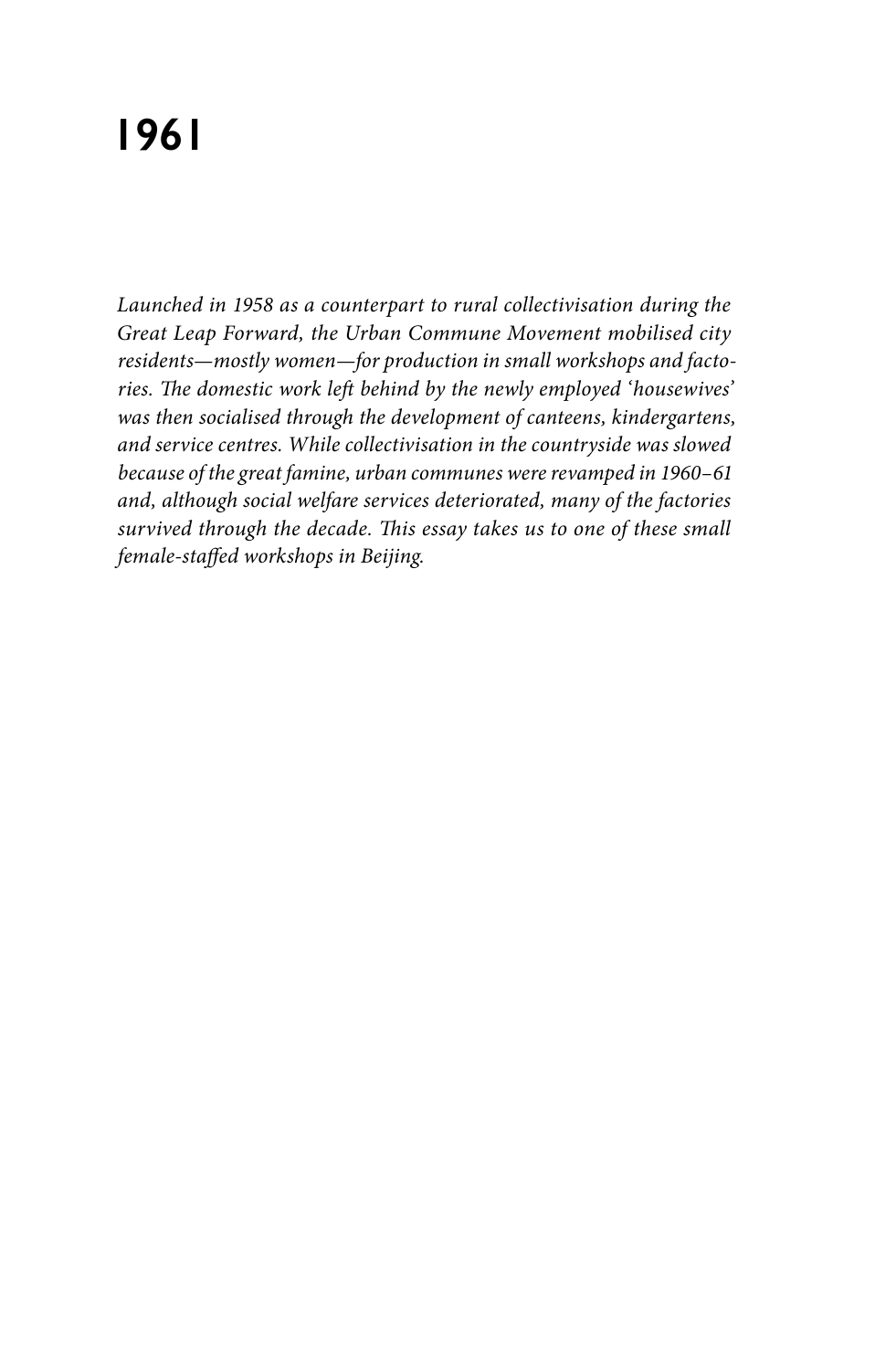## **Anatomy of a Woman Worker: Collectivisation and Labour during the Great Leap Forward**

Aminda SMITH and Fabio LANZA

n March 1961, there were 184 women working in a powder metallurgy<br>factory at Beijing's Tianqiao Urban Commune. Established in 1958 as<br>a neighbourhood enterprise, this factory in Xuanwu District employed<br>almost a relusively n March 1961, there were 184 women working in a powder metallurgy factory at Beijing's Tianqiao Urban Commune. Established in 1958 as almost exclusively women, all of whom were 'unskilled' labourers, supervised by thirty-one male managers and technicians. This was not unusual for urban commune factories, where a stated objective was to harness the 'reserve army' of labour—which referred mainly to women without paid employment, who were usually called 'housewives' (家庭妇女). Chinese Communist Party (CCP) policymakers claimed that this deployment of female labour would allow for a massive expansion in production while furthering the goal to 'complete women's liberation' (妇女彻底的解放).<sup>1</sup> Commune leaders thus aimed to transform 'housewives' into 'workers'  $(1/\lambda)$  and to free them from burdensome but 'non-productive' domestic chores.

But on 15 March 1961, when the Neighbourhood Office of the Beijing Party Committee reported on the situation at Tianqiao, they made no mention of women's liberation or industrial productivity and wrote instead about the workers' bodies. The committee claimed that fifty-eight of the 113 women surveyed were suffering from gynaecological problems. Twenty-four had vulvitis, vaginal infections, or chronic pelvic infections; nineteen had irregular periods (two among those had amenorrhea); six suffered from a prolapsed uterus; and nine suffered from cervical erosion (子宫颈糜烂).2

Unfortunately, we found only one other short and uninformative document about this particular factory, though there are a few sources on the Tianqiao Commune more generally.3 Despite having little information about the site or the survey, this single report still offers significant insights into how CCP observers envisioned and constructed productive and non-productive female bodies during the Great Leap Forward (1958–62)—a time when an unprecedented number of women joined the industrial workforce as part of a radical effort to change social and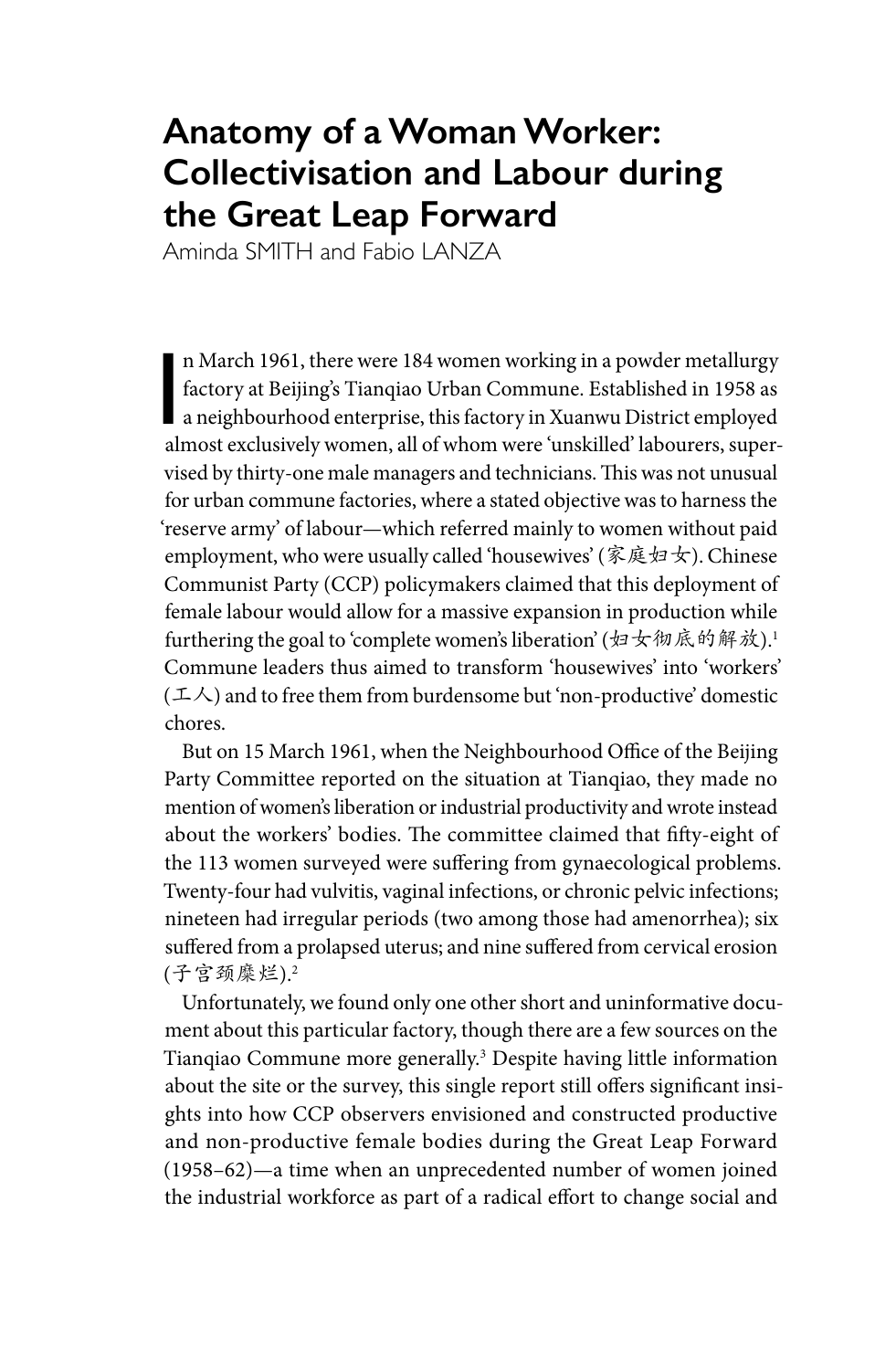gender relationships.4 What the surveyors saw in these women workers and how they interpreted material and bodily phenomena hint at the gendered assumptions that framed the CCP's understanding and utilisation of labour, and shaped the nature of women's experiences and their potential liberation during the Great Leap and beyond.

The Factory and the Report

It is difficult to ascertain the specific industrial processes that occurred in the Tianqiao factory. The term 'powder metallurgy' (粉末冶金) is vague and covers a wide range of techniques, from the relatively crude to the highly sophisticated. The document offers almost no information about the factory's products, other than references to workshops for 'iron oxide' (氧化铁) and 'bearings' (轴承). Earlier sources on the Tianqiao Commune note ferric oxide as one of the unit's major products, together with electric switches, mica condensers, and tungsten wire recycled from discarded light bulbs.5 The details in the report suggest this enterprise was like most commune factories, which were generally low-tech, sometimes makeshift, and reliant on residents' activism and initiative. It was often the workers themselves who provided the initial capital by toiling without pay for a few months. Larger state-owned factories might offer tools, equipment, and basic technical instruction, but mechanisation was minimal at best, and communes gathered their production materials from industrial scraps. These enterprises also employed mostly women labourers, who performed lower-skilled and repetitive tasks to produce everyday goods (clothing, shoes, etc.) or semi-finished objects for larger state-owned (and more heavily male-staffed) factories.<sup>6</sup> The report's comments about workplace safety suggest that, like many such operations, the Tianqiao site lacked both the capacity and, to a certain extent, the will to properly care for its workers.

When the writers of the report described the women at the Tianqiao factory, they spoke of weak bodies, assailed by illness, at levels they found alarming. In their effort to ascertain the causes of what they saw as a health crisis, the surveyors pointed to three factors: poor hygiene; labour that 'was not suitable for women to perform'; and particular negative effects that cold and damp environments had on female bodies. The first problem apparently developed because the factory had only one small shower room with four showerheads. Women had to wait in long lines at the end of the working day and, as a result, 'many of the manufacturing personnel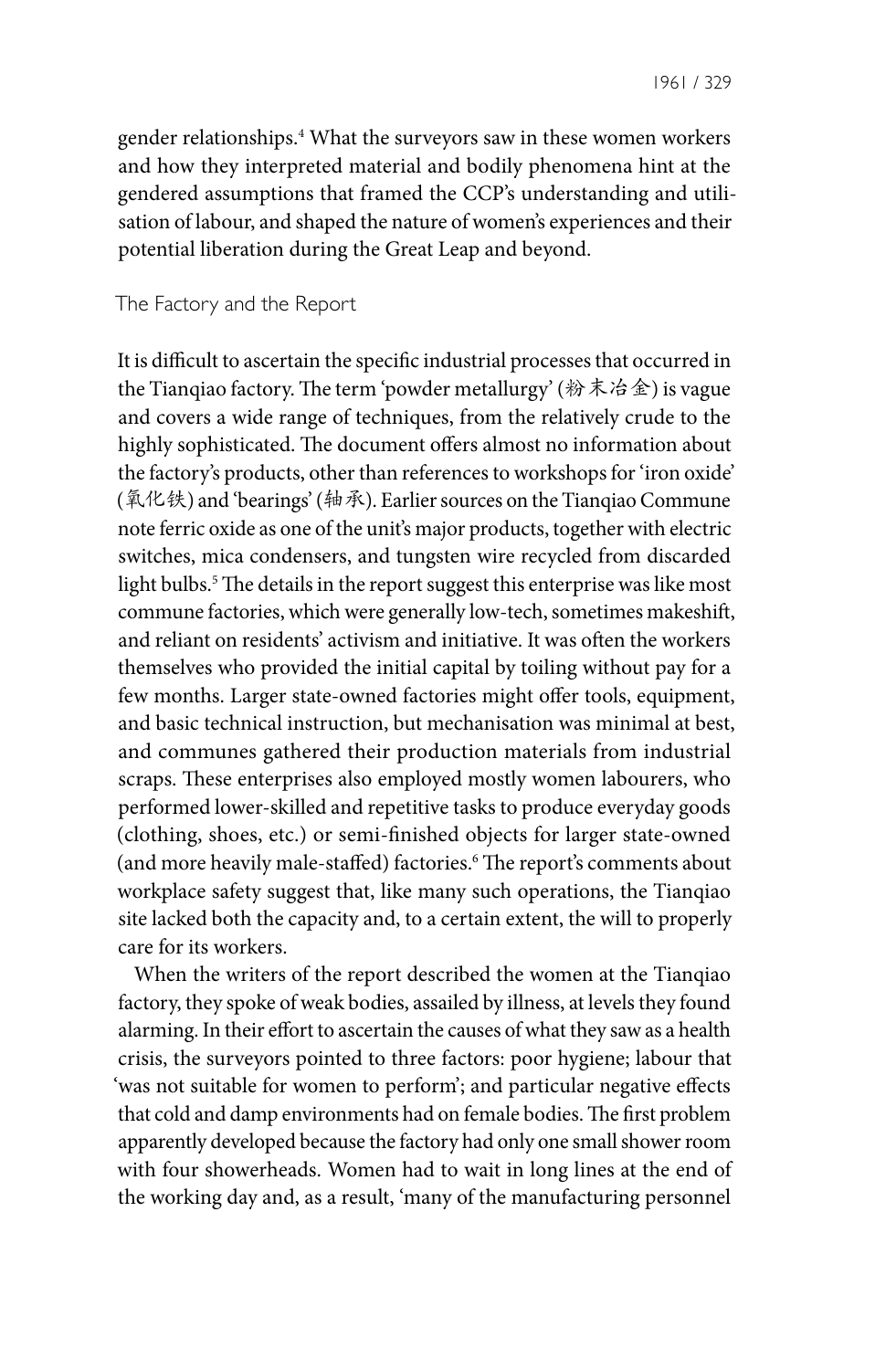went long periods without bathing; some had even gone several months since their last shower'. Dirt mixed with metal powder from the factory thus 'soaked into their skin and penetrated into their bodies, giving rise to vulvitis and in some cases further developing into vaginitis and pelvic infection<sup>'7</sup>

The surveyors also thought the women were working too hard, even by Great Leap standards. The report argued that women ought not engage in tasks that required heavy lifting, but apparently 'the heavy labour was all done by women' at Tianqiao. 'Their labour enthusiasm runs very high,' it continued, 'especially among many of the activists, who want to set a good example by performing hard labour.' Unfortunately, such strenuous activities were thought to 'lead to irregular periods or a prolapsed uterus'.<sup>8</sup> The head of the iron dioxide workshop—a twenty-four-year-old 'city-wide 8 March Red Banner pace-setter and district-wide model worker' reportedly twisted her back while loading a truck. In the three months since the accident, she had not had a menstrual period, had developed 'weak legs', and periodically 'spit up blood'.9 Finally, the committee noted that cold, damp conditions were notoriously bad for menstruating women. Part of the manufacturing process apparently required personnel to stand for long stretches in frigid rooms wearing high rubber boots and immersing their hands in cold water. Probably drawing on Chinese medical knowledge, which posits that such conditions allow poisonous  $qi$  ( $\epsilon$ ) to enter the body, the committee explained that women who worked with cold water while menstruating could 'quite easily' develop gynaecological problems.10

The report concluded by suggesting these problems stemmed in part from the fact that 'the leadership in this factory did not take work safety issues as seriously as they should', but also from the inexperience of leaders and cadres who might not know, 'for example, that women are not suited to perform hard labour.<sup>11</sup> The committee then made some basic recommendations: install extra showers, establish a women's committee, ensure that workers avoid cold water while menstruating, and stop heavy lifting altogether. 'All hard labour that is unsuitable for women should be performed by male workers,' the writers insisted, adding that men could be brought in from elsewhere if needed.<sup>12</sup>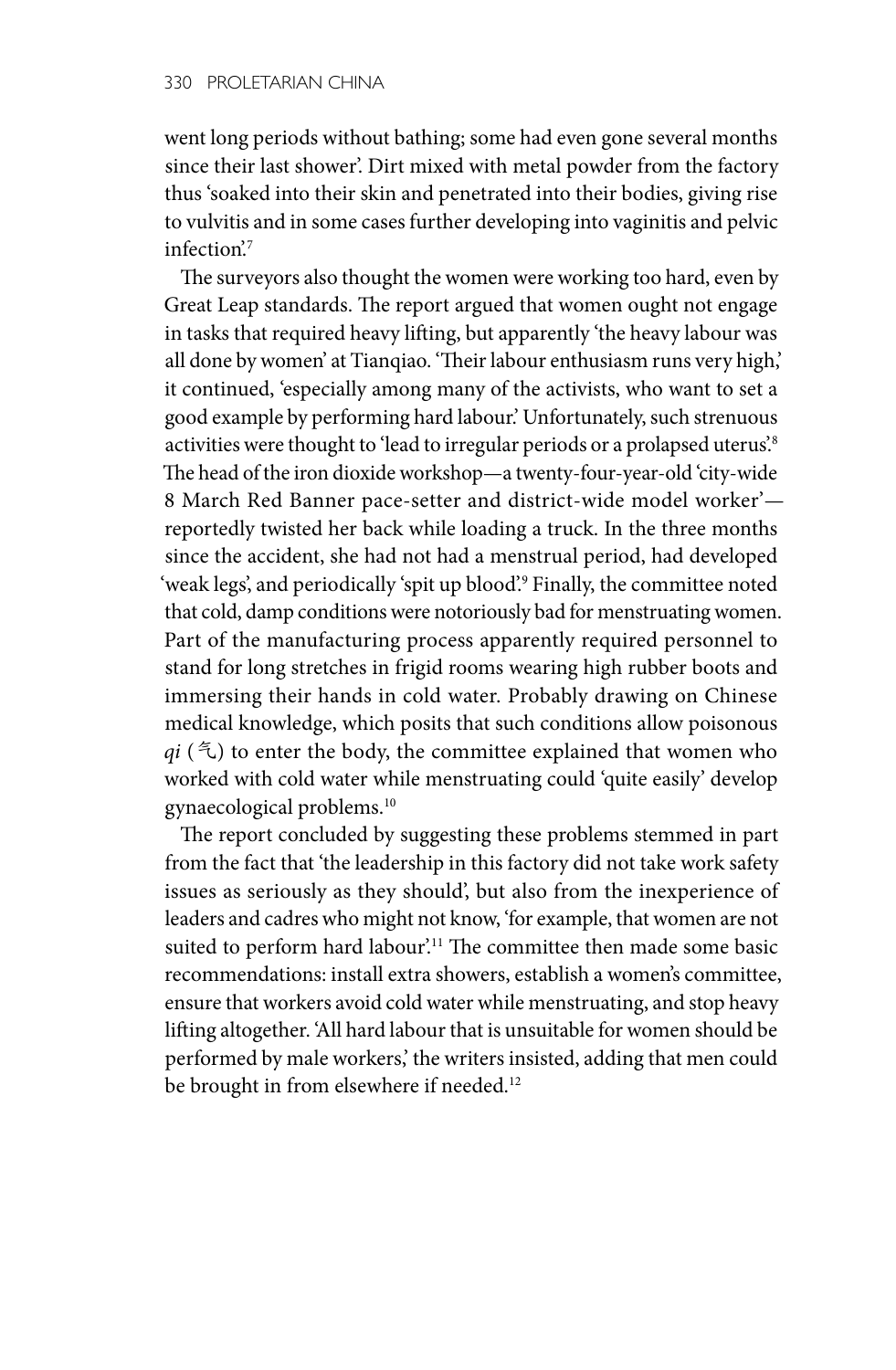#### Gendered Silences

Given the nature of the worksite and the historical context, it is surprising that the Tianqiao report made no mention of, or did not fully discuss, other aetiologies for gynaecological problems that ought to have occurred to the surveyors: diet, sex, and metal poisoning. The first two possibilities do not appear at all in the brief; metal poisoning does, but without reference to other, non-gynaecological symptoms, even as the committee describes metal powders that settled all over the women's skin, not solely on their genitals.13 As all of these factors entered into other health-related discussions in the People's Republic, their omission here prompts several questions.

As the Tianqiao survey notes, the kinds of metal powders in use at the factory were very volatile substances, easily absorbed through the skin. Cadmium and other elements used in metallurgy are highly toxic and can cause gynaecological problems, but exposure can also have non-gynaecological effects. The committee makes no mention of coughs from inhaled powder or skin rashes where powder had lingered. Even if the report meant to address gynaecology alone, why would other symptoms caused by the same elements not be relevant? Was the CCP so focused on gendered illness that it glossed over visible—but not female-exclusive issues?

Like so many sources from the Urban Commune Movement, this report is also silent about the potential effects of malnutrition. In 1961, Beijing was still feeling the devastation of the Great Leap famine. Capital-city residents enjoyed much better provisions than their rural compatriots, but one still wonders how much and what kinds of food were available to poor women workers in an urban commune factory that was reported to be in disrepair and possessing very few resources. Both Nicholas Lardy and Kenneth Walker have pointed to stagnation in overall average food consumption (and caloric intake) from the late 1950s into the 1960s.<sup>14</sup> This was connected, in urban areas, to rigid implementation of rationing by 1957 and to the collapse of agricultural output in the wake of the Great Leap. Grain procurement—to feed the cities and for export—had increased during the famine years, which made the food shortages even more disastrous in rural areas. But after procurement policy was relaxed in 1961, feeding the cities became a challenge, especially as urban populations had increased by 30 percent during the Great Leap.<sup>15</sup>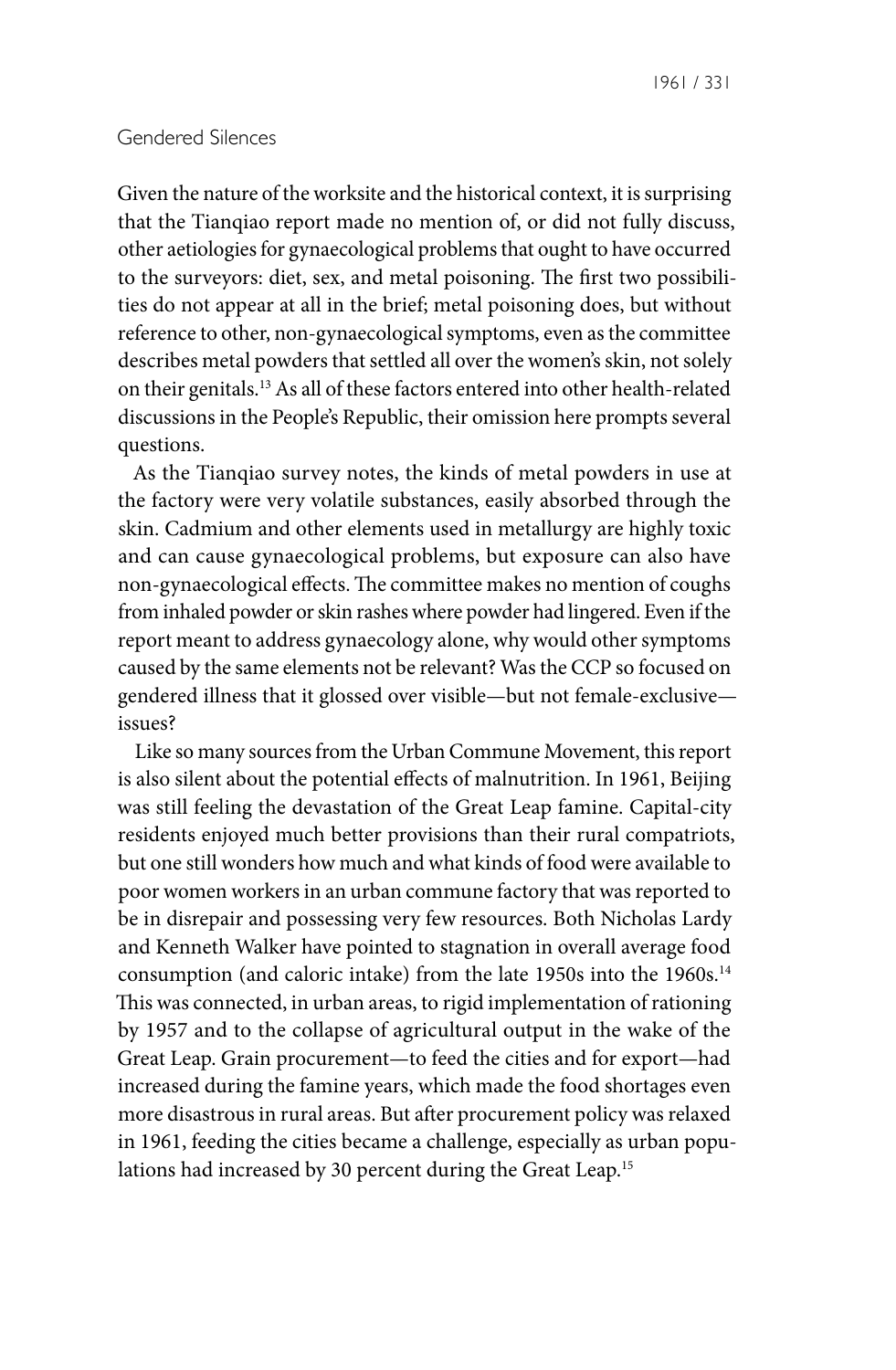There is also anecdotal evidence of a decline in the quality of the food provided in cities, with coarse grains and potatoes making up for shortages of more nutritious foods. Food served in Beijing's communal canteens was reported to be of even lower quality than what other city residents ate—no meat and very little oil—as famine shortages were compounded by the need to keep commune expenses to a minimum. A 1961 report on citywide commune services admitted that cereal provisions were too low, canteen food was of poor quality, and most residents preferred home-cooked meals.<sup>16</sup> Thus, it seems likely that the Tianqiao workers had experienced a rapid decline in the quality of their diet. Missed periods and amenorrhea were common symptoms of malnutrition during the Great Leap (and otherwise). Moreover, risk of illness (including metal toxicity) also increased dramatically during the famine, as underfed or poorly fed bodies were less able to protect themselves against disease. The silence surrounding the famine might have led the writers of the report to hide diet as an important cause of the health problems at Tianqiao. Or gynaecological ailments may have served as code words—bodily conditions that were politically 'speakable', but that could still signal to others in the know the presence of the hunger that was not to be mentioned.<sup>17</sup>

Finally, there was another silence: sex. Although the CCP achieved remarkable success in its efforts to eradicate sexually transmitted infections (STIs), sexual activity often caused non-STI–related vaginitis, vulvitis, and pelvic infection.18 It is difficult to know anything about these women's sex lives, but many of them were likely married and/or sexually active, as suggested by their status as housewives and the fact that commune enterprises were overwhelmingly staffed by young but adult women. The report admitted that the male supervisors in the factory had very little knowledge about women and their bodies. It may be that male observers saw a number of gynaecological problems that would have been common among sexually active women (compounded by the inaccessibility of hygienic facilities), and thus misinterpreted both their cause and their significance, which potentially deprived the women of needed care. In any case, the many silences in this report are most revealing not of issues related to women's health, but of specific male and Party-centred anxieties about women in general and the female labouring body in particular.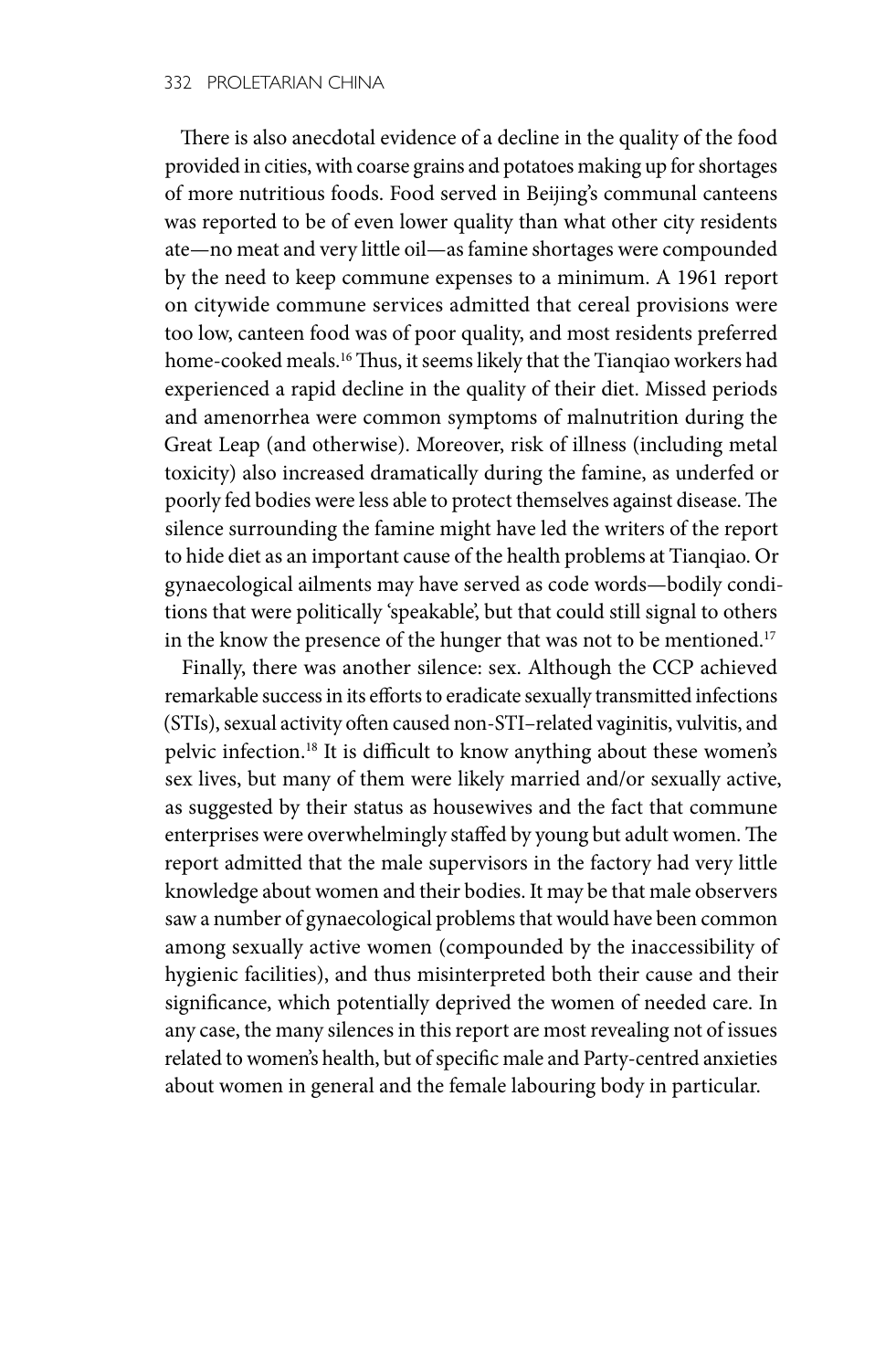#### The Gender of Labouring Bodies

Political taboos would have made hunger off-limits in the Tianqiao discussion. But the silences around sex and metal poisoning seem more closely connected to the very notion of these women as a 'reserve' of otherwise unproductive housewives. To the state, these were women, not workers (not even women workers). They were 'potential' labourers, but until they laboured under the gaze of the Party, outside the home, they were cast as 'idle and unused' (闲散), and as-yet unproductive or 'not engaged in production' (不参加生产). CCP discussions of this 'reserve army' (后备军) further suggested that these women could be mobilised to enter factories and produce but they would never quite reach the productivity levels, or the political status, of other workers, whom CCP rhetoric tended to gender masculine. The Tianqiao report was rhetorically consistent with that vision. Surveyors focused on industrial aetiologies—metal poisoning and overwork—and ignored sex, which could be and was discussed elsewhere in conjunction with gynaecological issues, but which was also a part of the domestic and reproductive realm.19 The observers also associated metal poisoning with gynaecological illness alone, and thus limited it to an issue for women workers and not a broader failure to care for worker safety in general. In this way, the reproductive associations with womanhood were both confined to the domestic space and deployed to excuse the failure of the state to serve the labouring people, by blaming harm to labourers on the relative inadequacy of female bodies an inadequacy that was itself directly connected to the presumed fragility of women's reproductive organs.

When the report described 'mindsets' (思想), it further reinforced this vision of the labourers as women whose womanhood hampered their productive capacities—and, by extension, the capacity of the entire factory. While the report made mention of less obviously gendered attitudes, such as lack of concern for workplace safety, it paid more attention to the perceived femininity of the workers: 'Some of the personnel have feudal mindsets. When their period comes, they are too embarrassed to say so and just keep working on cold water tasks as usual.<sup>20</sup> The report added that problems were exacerbated by the fact that the mostly male managers and cadres lacked experience dealing with female bodies.<sup>21</sup> Even as they worked, sometimes injuring their bodies in the process, the Tianqiao women were defined by their femininity more than their labour. Industrial production was supposed to transform 'unproductive housewives' into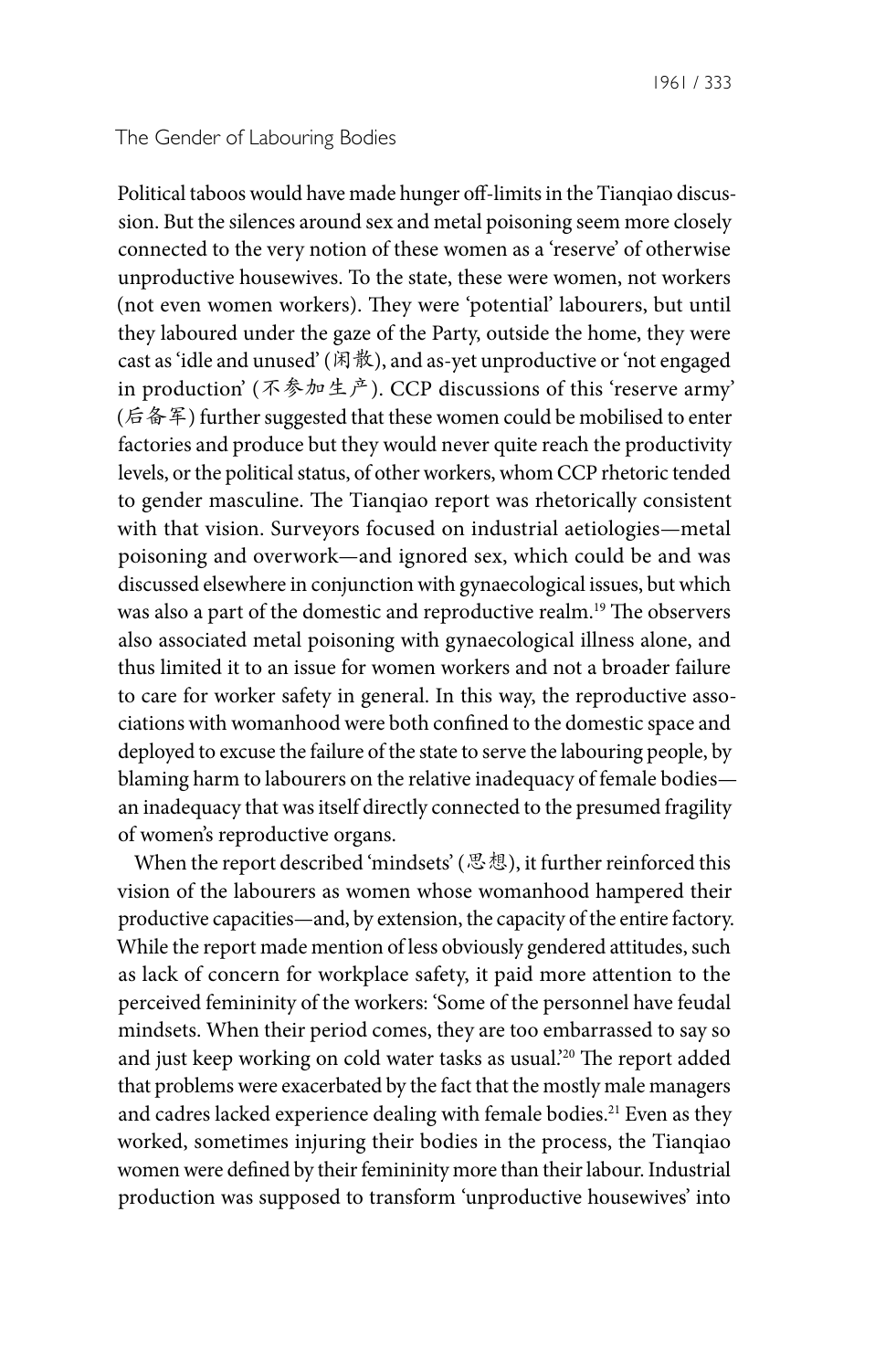'workers', but the Tianqiao report suggests that it could not, at least not in the eyes of the state. From the perspective of the state, these women were, first and foremost, female, reproductive bodies—bodies that were sickened by the demands of production, rendering them again 'unproductive' and potentially 'non-reproductive' as well.

The socialist category of the 'worker' was envisioned, in its archetypal form, as male, and thus women were always, at least implicitly, 'women workers'. The addition of the modifier put distance between the actors and the act of labour, and between women and the political category of 'labourers'. This gap provided a way to evade and displace larger questions about how well socioeconomic experiments were furthering the interests of the people. This distance might also be what led the Tianqiao surveyors to focus on the physical and mental manifestations of femininity and gendered relationships, which resulted in descriptions of weak and docile bodies, accustomed to domestic chores and 'ill-suited' to hard labour, as well as 'feudal' mindsets that hindered the operations of production. Even when summoned by the developmental call of the Great Leap, these housewives were still 'untrained' (培养教育不够) and 'unskilled' (根本 没有技术), and suited, therefore, only to specific forms of work: tedious, repetitive, simple.

This gendered discourse extended well beyond a single factory. Wang Zheng has described the Great Leap Forward as a crucial, if brief, event in the history of Chinese feminism, a parenthetical moment in which the agenda of 'female liberation', through the socialisation of housework, temporarily replaced that of the more regressive 'double diligences'.<sup>22</sup> Yet, Wang also shows that, even during the high tide of this experiment, female labour was rarely viewed as equal to male labour. Most sources from the urban collectivisation campaign bear this out, describing labour in commune enterprises as cheap, low-quality, done mainly by women, and thus marked by the perceived weaknesses of female minds and bodies. This discourse had very concrete effects, such as helping to justify lower pay for women. CCP bureaucrats repeatedly stressed the importance of maintaining low-salary systems (低工资制) for 'reserve-army' commune workers. Paying these housewives only half of what many male workers would earn for similar tasks was key to the profitability of commune enterprises, a benchmark that was central to the state's evaluation of those enterprises even during the socialist period.23 Simultaneously, a never fully severed connection to the realm of social reproduction made most female labour ultimately and easily disposable. In the words of commune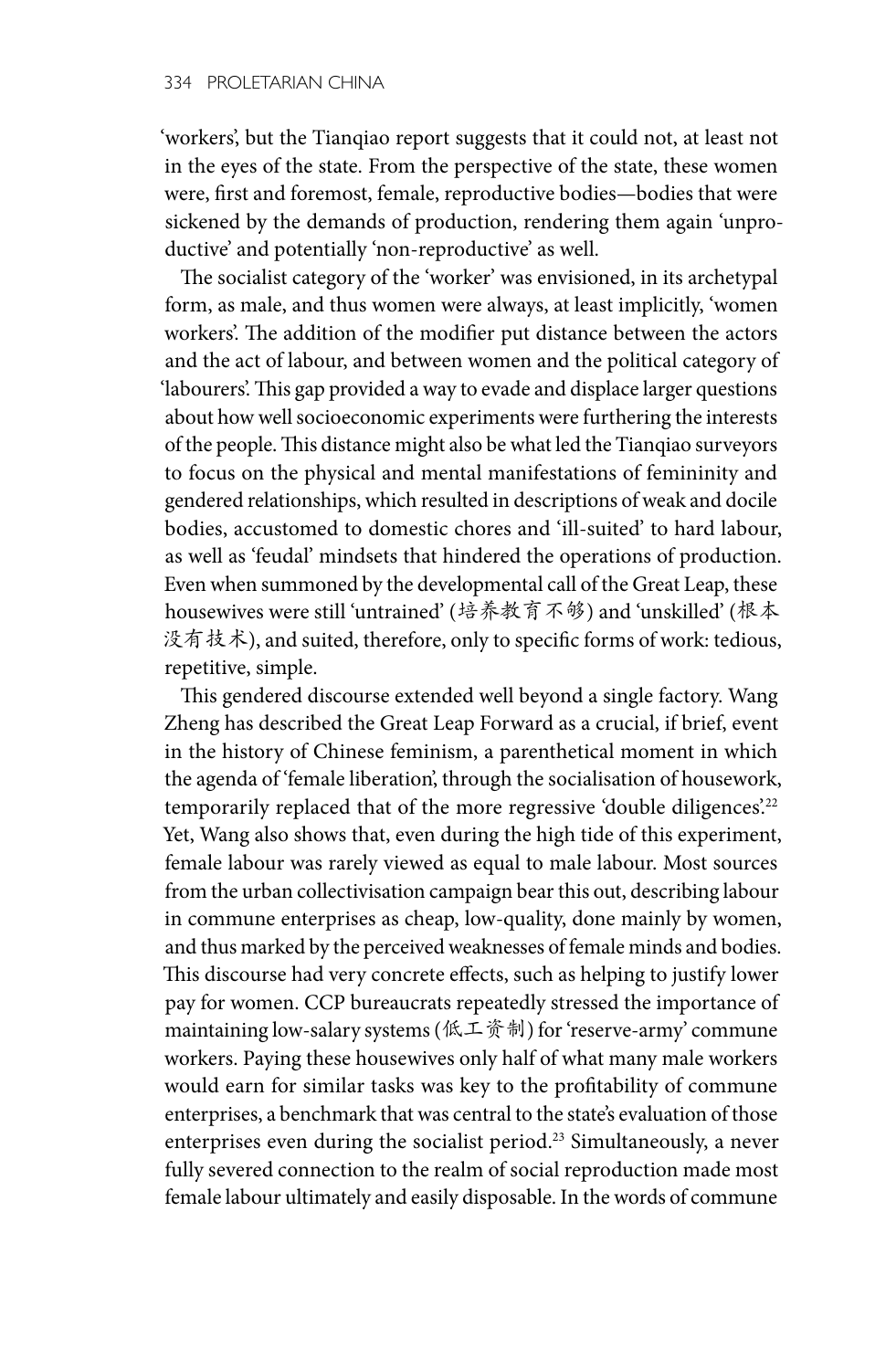authorities and policymakers with regard to women workers: 'If there is work to do, they can do it; if not, they can always go back [home] to cook and clean.'24

### A Failed Liberation?

The sense that an army of housewives could be deployed as needed and move seamlessly between industrial and domestic production (and reproduction) may have partly caused, and certainly reinforced, the decline and eventual collapse of commune social-welfare systems. By 1960, communal services no longer seemed poised to liberate women from unremunerated domestic labour. Canteens and childcare centres were often poorly run, and they were also expensive. It had come to be expected that such services operate without economic support from the state or the commune, leading to rapidly rising fees, declining attendance, and closures.25 While few women were truly relieved of domestic tasks, even in the most successful moments of Great Leap experimentation, the complete dissolution of communal services further increased the double burden of industrial labour and housework for housewives, who were now expected to report for factory duty whenever they were needed. The injustice was not lost on commune leaders, who expressed concerns about women being overworked, but there was little to be done as pressure to produce increased and resources declined. Reports quoted female labourers who mocked a 'liberation' they said consisted of nothing more than adding poorly remunerated, tedious industrial chores to women's already substantial workloads.26 Some women reportedly argued that working in a commune factory and being a housewife were essentially the same, as 'both are a sheer waste of our talents'.<sup>27</sup> A subversive slogan alleged that women workers now suffered from the 'three lows' ( $\leq$  <sup>f(k)</sup>) (that is, low salary, low services, and low rations) and 'two misfortunes' (两倒霉) (that is, not being able to find a partner or raise a family).<sup>28</sup>

Collectivisation during the Great Leap Forward aimed to generate a series of radical transformations and sometimes effected powerful changes, if only briefly. But the project of women's liberation through mass participation in industrial labour was contravened by a failure to rethink and reconfigure social reproduction. The assumption that housewives were unproductive and thus constituted an untapped reservoir of workers was born of and exacerbated a lack of critical analysis about the nature of socially reproductive labour. The notion that domestic work could